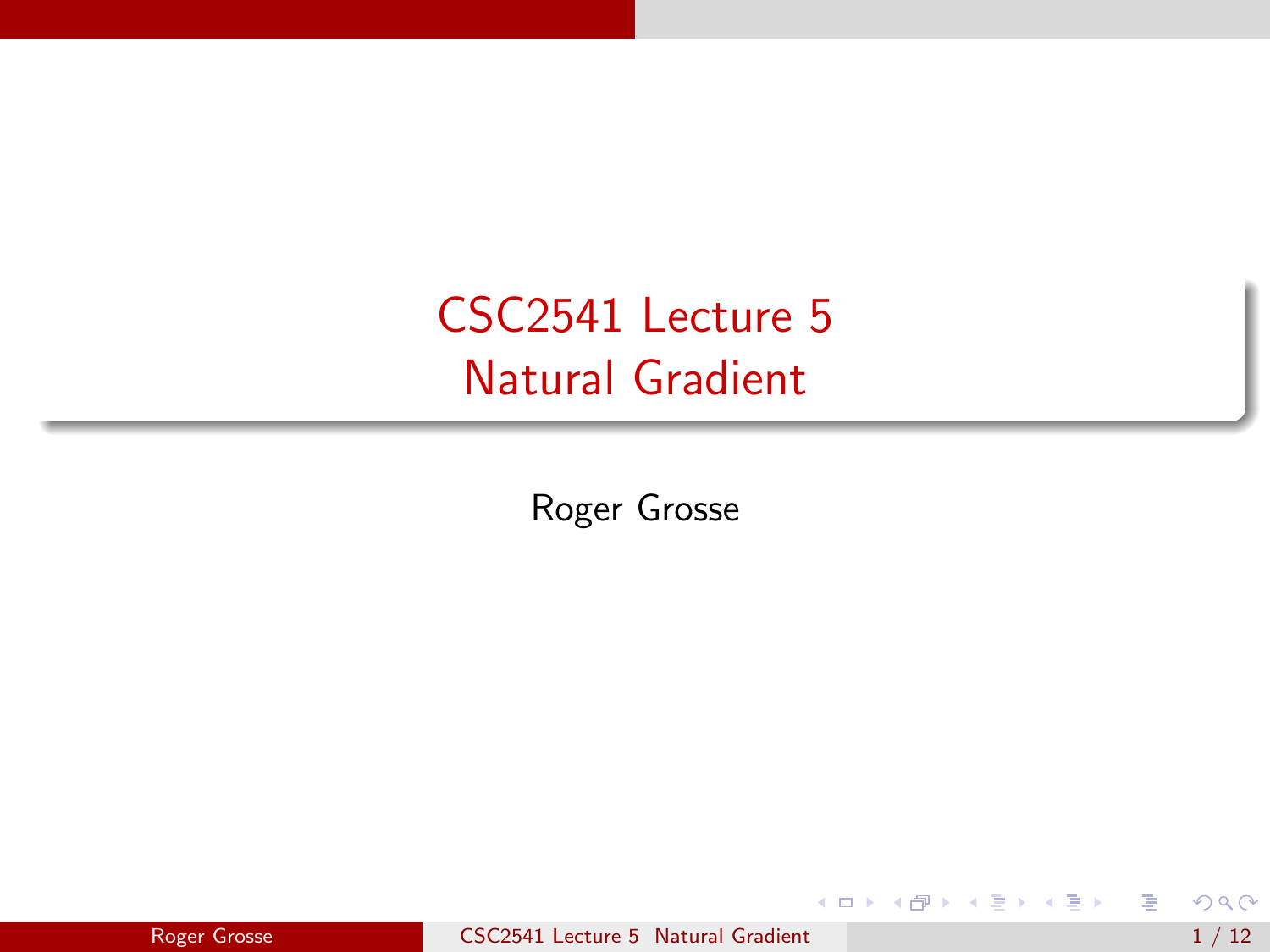# <span id="page-1-0"></span>**Motivation**

- Two classes of optimization procedures used throughout ML
	- (stochastic) gradient descent, with momentum, and maybe coordinate-wise rescaling (e.g. Adam)
		- Can take many iterations to converge, especially if the problem is ill-conditioned
	- coordinate descent (e.g. EM)
		- Requires full-batch updates, which are expensive for large datasets
- Natural gradient is an elegant solution to both problems.
- How it fits in with this course:
	- This lecture: it's an elegant and efficient way of doing variational inference
	- Later: using probabilistic modeling to make natural gradient practical for neural nets
		- Bonus groundbreaking result: natural gradient can be interpreted as variational inference!

**イロト イ何ト イヨト イヨト**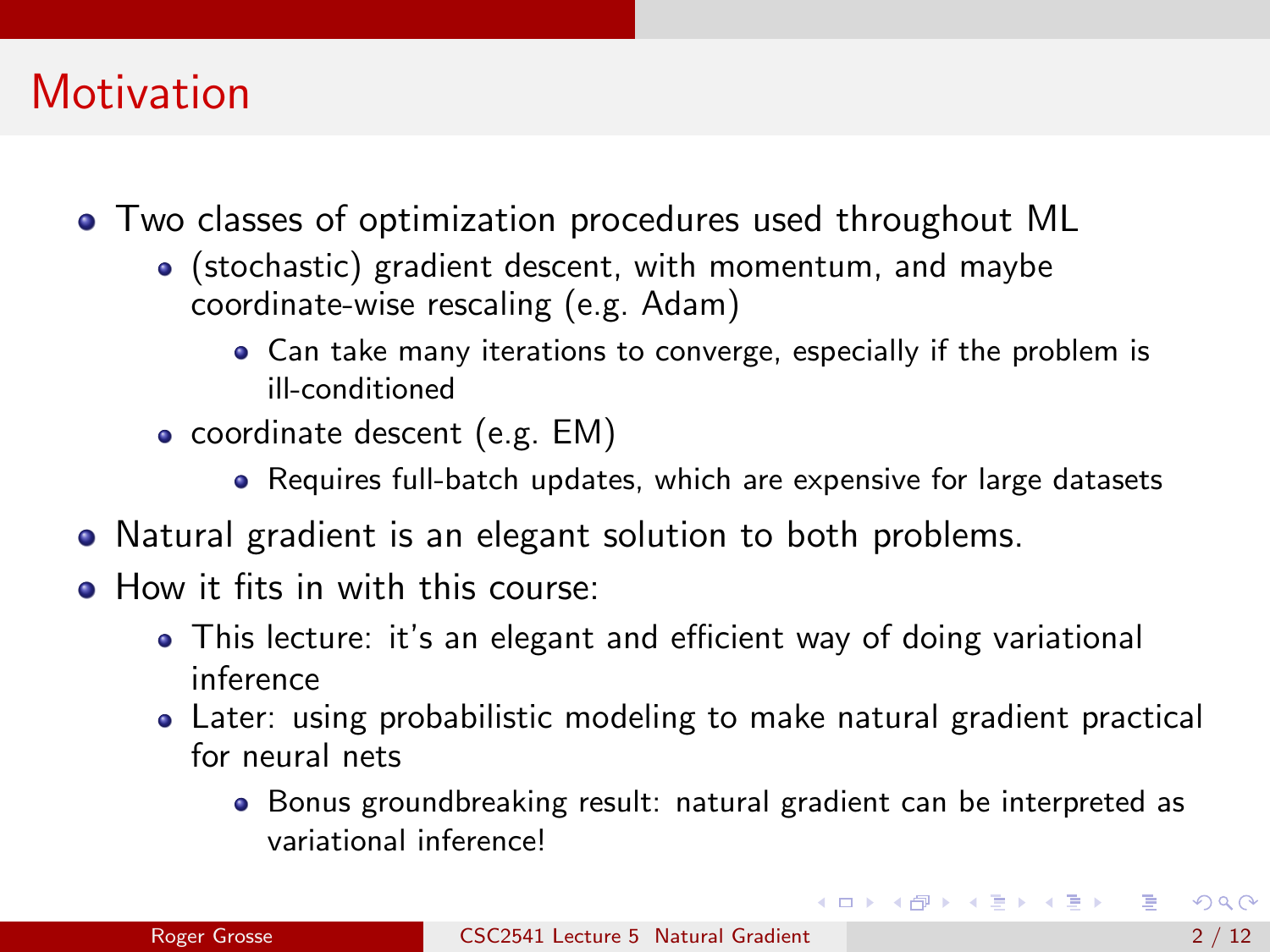## <span id="page-2-0"></span>**Motivation**

• SGD bounces around in high curvature directions and makes slow progress in low curvature directions. (Note: this cartoon understates the problem by orders of magnitude!)



This happens because when we train a neural net (or some other ML model), we are optimizing over a complicated manifold of functions. Mapping a manifold to a flat coordinate system distorts distances.



• Natural gradient: compute [th](#page-1-0)e [g](#page-3-0)radient on the g[l](#page-1-0)[ob](#page-2-0)[e,](#page-3-0) [n](#page-0-0)[ot](#page-11-0) [on](#page-0-0) [t](#page-11-0)[he](#page-0-0) [ma](#page-11-0)p.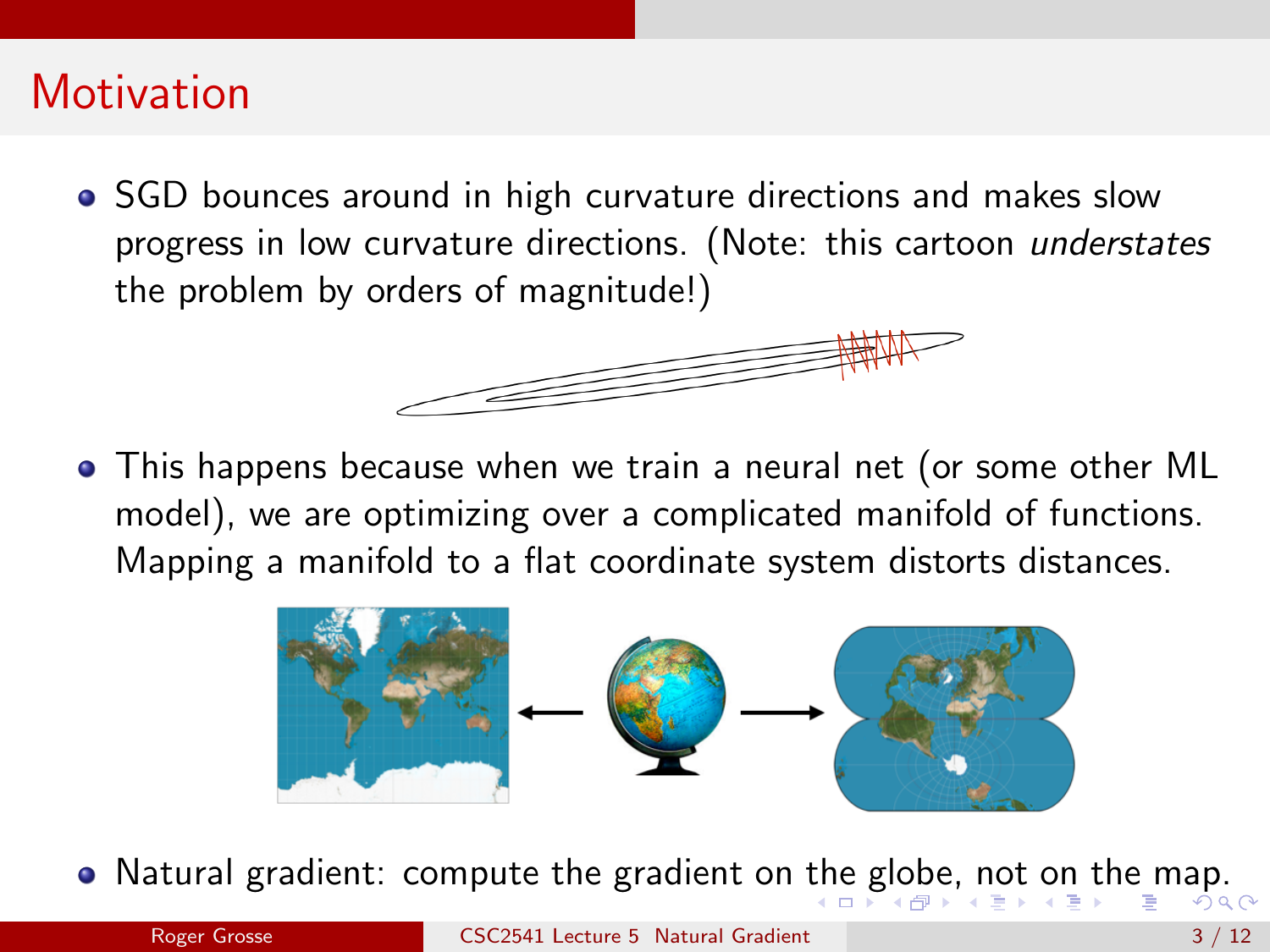## <span id="page-3-0"></span>Motivation: Invariances

• Suppose we have the following dataset for linear regression.



- This can happen since the inputs have arbitrary units.
- Which weight,  $w_1$  or  $w_2$ , will receive a larger gradient descent update?
- Which one do you want to receive a larger update?
- Note: the figure vastly understates the narr[ow](#page-2-0)[ne](#page-4-0)[s](#page-2-0)[s](#page-3-0) [of](#page-4-0) [t](#page-0-0)[he](#page-11-0) [ra](#page-0-0)[vin](#page-11-0)[e!](#page-0-0)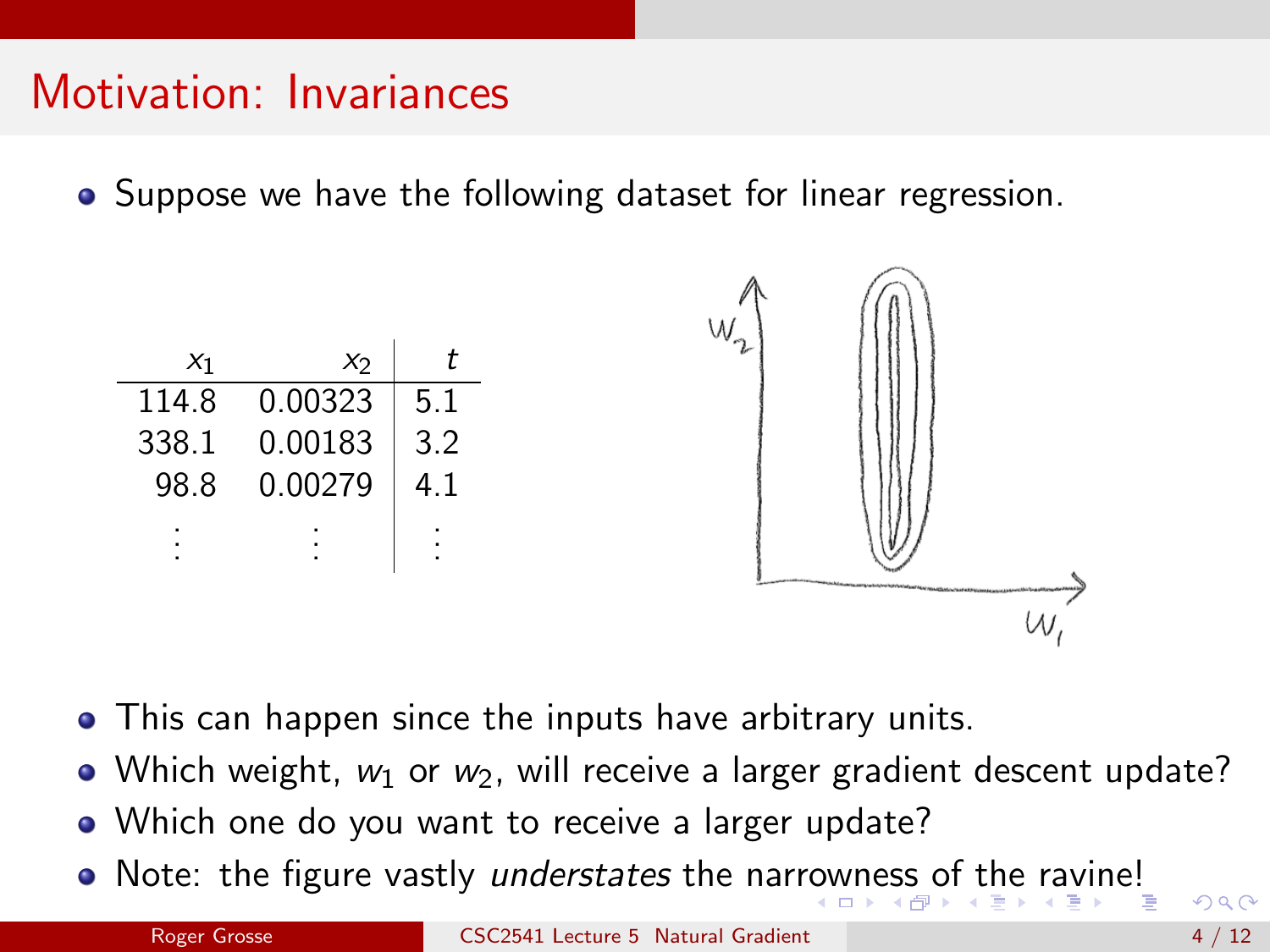## <span id="page-4-0"></span>Motivation: Invariances

• Or maybe  $x_1$  and  $x_2$  correspond to years:

| $x_1$ | X2   | t   |
|-------|------|-----|
| 2003  | 2005 | 3.3 |
| 2001  | 2008 | 4.8 |
| 1998  | 2003 | 2.9 |
|       |      |     |



K ロ ⊁ K 個 ≯ K 君 ⊁ K 君 ≯

目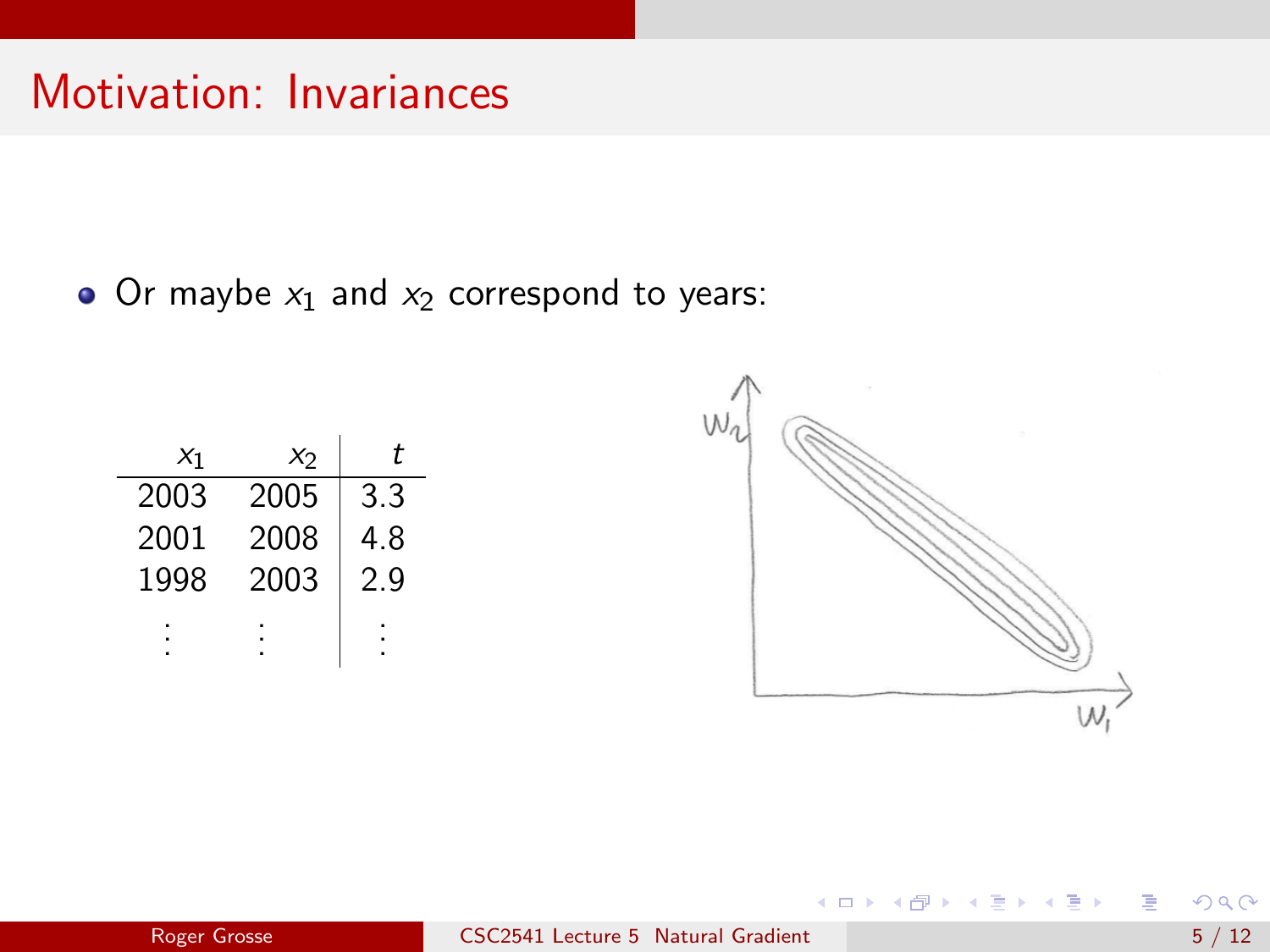#### Motivation: Invariances

- Consider minimizing a function  $h(x)$ , where x is measured in feet.
- Gradient descent update:

$$
x \leftarrow x - \alpha \frac{\mathrm{d}h}{\mathrm{d}x}
$$

- But  $dh/dx$  has units 1/feet. So we're adding feet and 1/feet, which is nonsense. This is why gradient descent has problems with badly scaled data.
- Natural gradient is a dimensionally correct optimization algorithm. In fact, the updates are equivalent (to first order) in any coordinate system!

←ロト ←何ト ←ヨト ←ヨト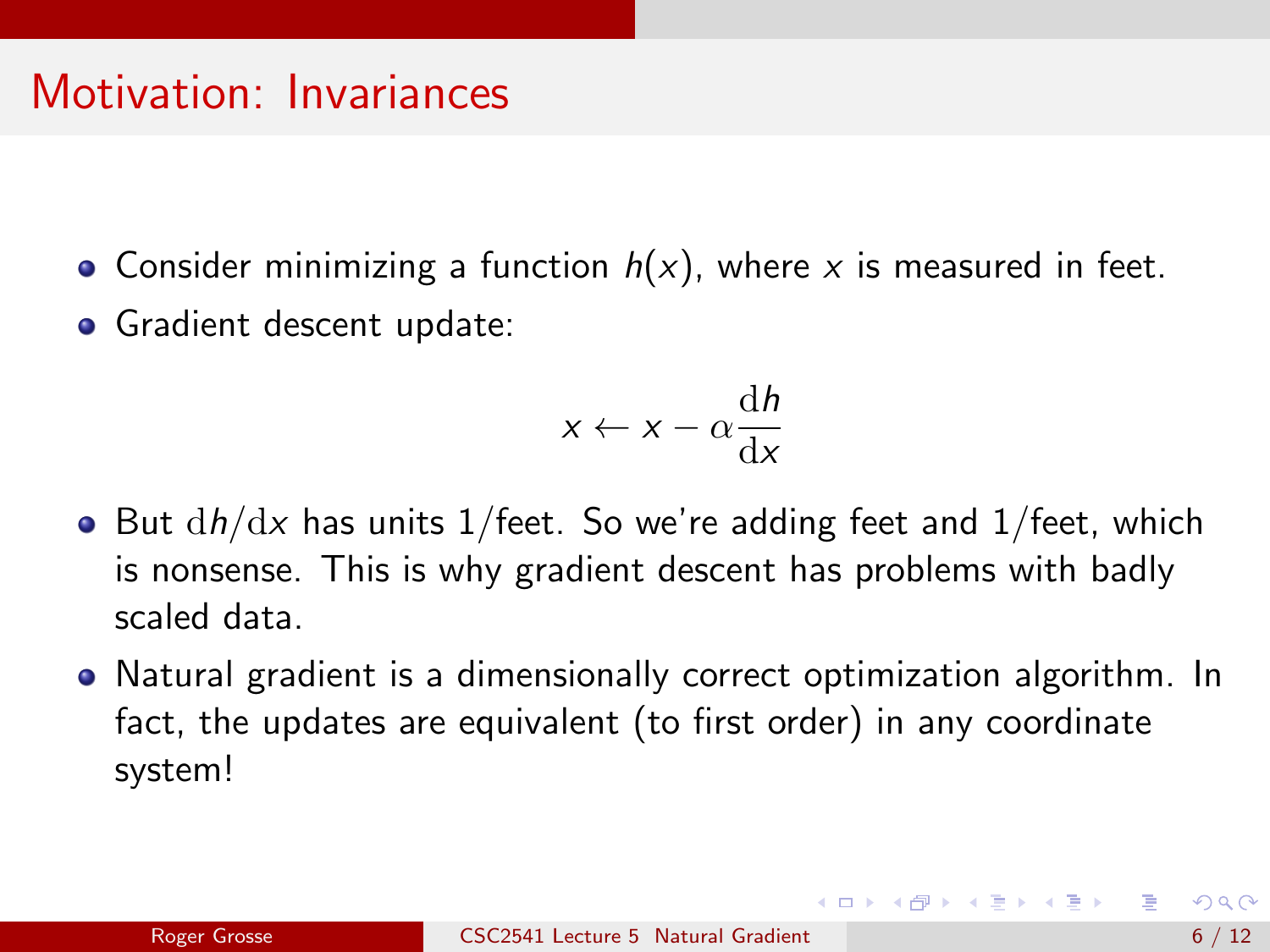## Steepest Descent

- (Rosenbrock example)
- Gradient defines a linear approximation to a function:

$$
h(\mathbf{x} + \Delta \mathbf{x}) \approx h(\mathbf{x}) + \nabla h(\mathbf{x})^{\top} \Delta \mathbf{x}
$$

We don't trust this approximation globally. Steepest descent tries to prevent the update from moving too far, in terms of some dissimilarity measure D:

$$
\mathbf{x}^{k+1} \leftarrow \arg\min_{\mathbf{x}} \left\{ \nabla h(\mathbf{x}^k)^\top (\mathbf{x} - \mathbf{x}^k) + \lambda D(\mathbf{x}, \mathbf{x}^k) \right\}
$$

- Gradient descent can be seen as steepest descent with  $D(x, x') = \frac{1}{2} ||x - x'||^2.$ 
	- $\bullet$  Not a very interesting D, since it depends on the coordinate system.

(ロ) (個) (目) (言)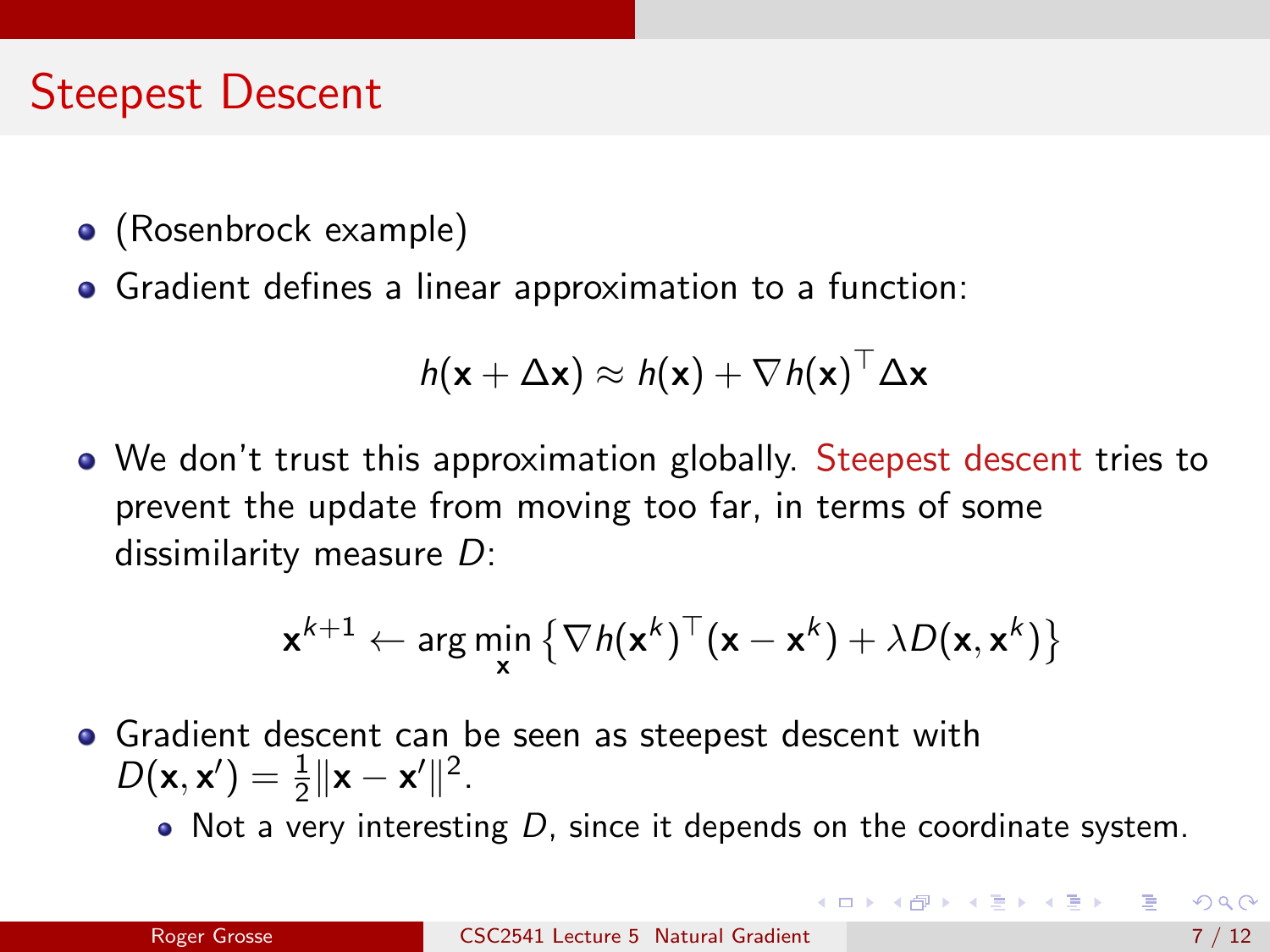## Steepest Descent

A more interesting class of dissimilarity measures is Mahalanobis metrics:

$$
D(\mathbf{x}, \mathbf{x}') = (\mathbf{x} - \mathbf{x}')^\top \mathbf{A}(\mathbf{x} - \mathbf{x}')
$$



Under normal "L2" distance, equidistent points form a circle and the gradient is the steepest direction.



Alternate notions of distance can make equidistent points form an elllipse and shift the steepest direction.

 $\mathcal{A} \cap \mathbb{P} \rightarrow \mathcal{A} \supseteq \mathcal{A} \rightarrow \mathcal{A} \supseteq \mathcal{A}$ 

• Steepest descent update:

$$
\textbf{x} \leftarrow \textbf{x} - \lambda^{-1} \textbf{A}^{-1} \nabla h(\textbf{x})
$$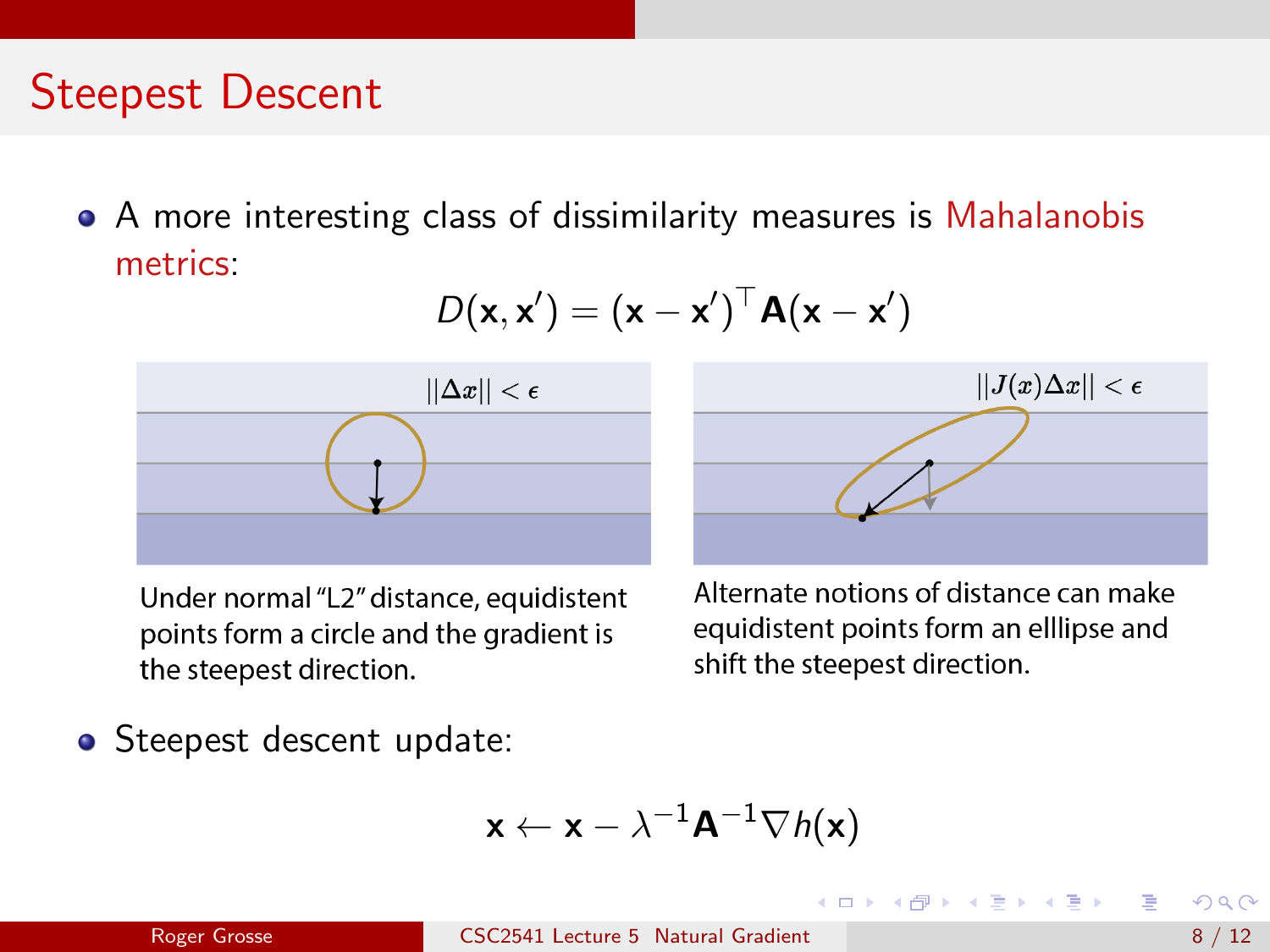It's hard to compute the steepest descent update for an arbitrary  $D$ . But we can approximate it with a Mahalanobis metric by taking the second-order Taylor approximation.

$$
D(\mathbf{x}, \mathbf{x}') \approx \frac{1}{2}(\mathbf{x} - \mathbf{x}') \frac{\partial^2 D}{\partial \mathbf{x}^2}(\mathbf{x} - \mathbf{x}')
$$

- One interesting example: simulating gradient descent on a different space.
- (Rosenbrock example)
- Later in this course, we'll use this insight to train neural nets much faster.

 $A \oplus B$   $A \oplus B$   $A \oplus B$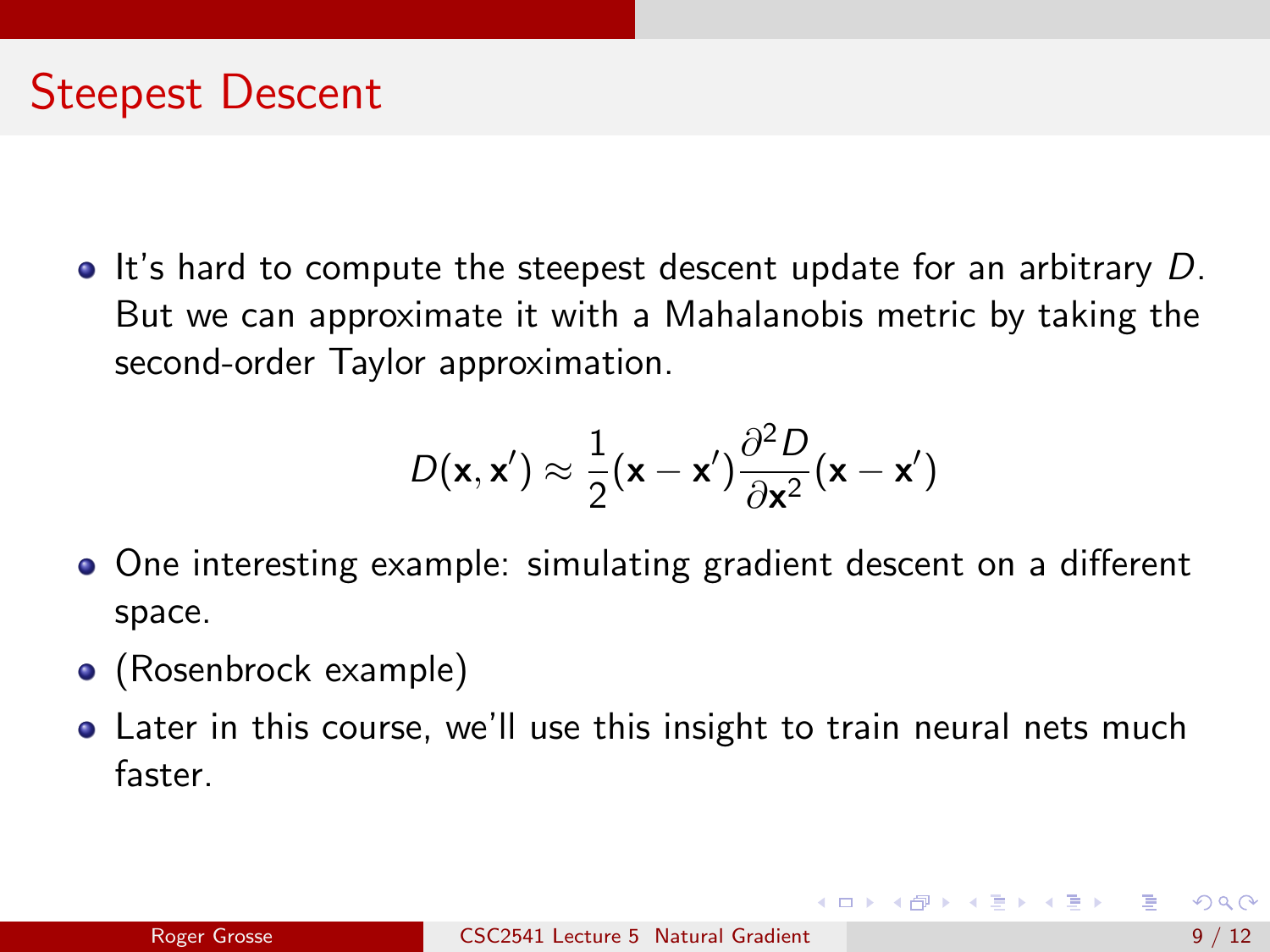#### Fisher Metric

- If we're fitting a probabilistic model, the optimization variables parameterize a probability distribution.
- The obvious dissimilarity measure is KL divergence:

$$
D(\boldsymbol{\theta},\boldsymbol{\theta}')=\mathrm{D}_{\mathrm{KL}}(\rho_{\boldsymbol{\theta}}\|\rho_{\boldsymbol{\theta}'})
$$

The second-order Taylor approximation to KL divergence is the Fisher information matrix:

$$
\frac{\partial^2 \mathrm{D}_{\mathrm{KL}}}{\partial \theta^2} = \mathbf{F} = \mathop{\mathrm{Cov}}_{x \sim \rho_{\theta}} (\nabla_{\theta} \log p_{\theta}(x))
$$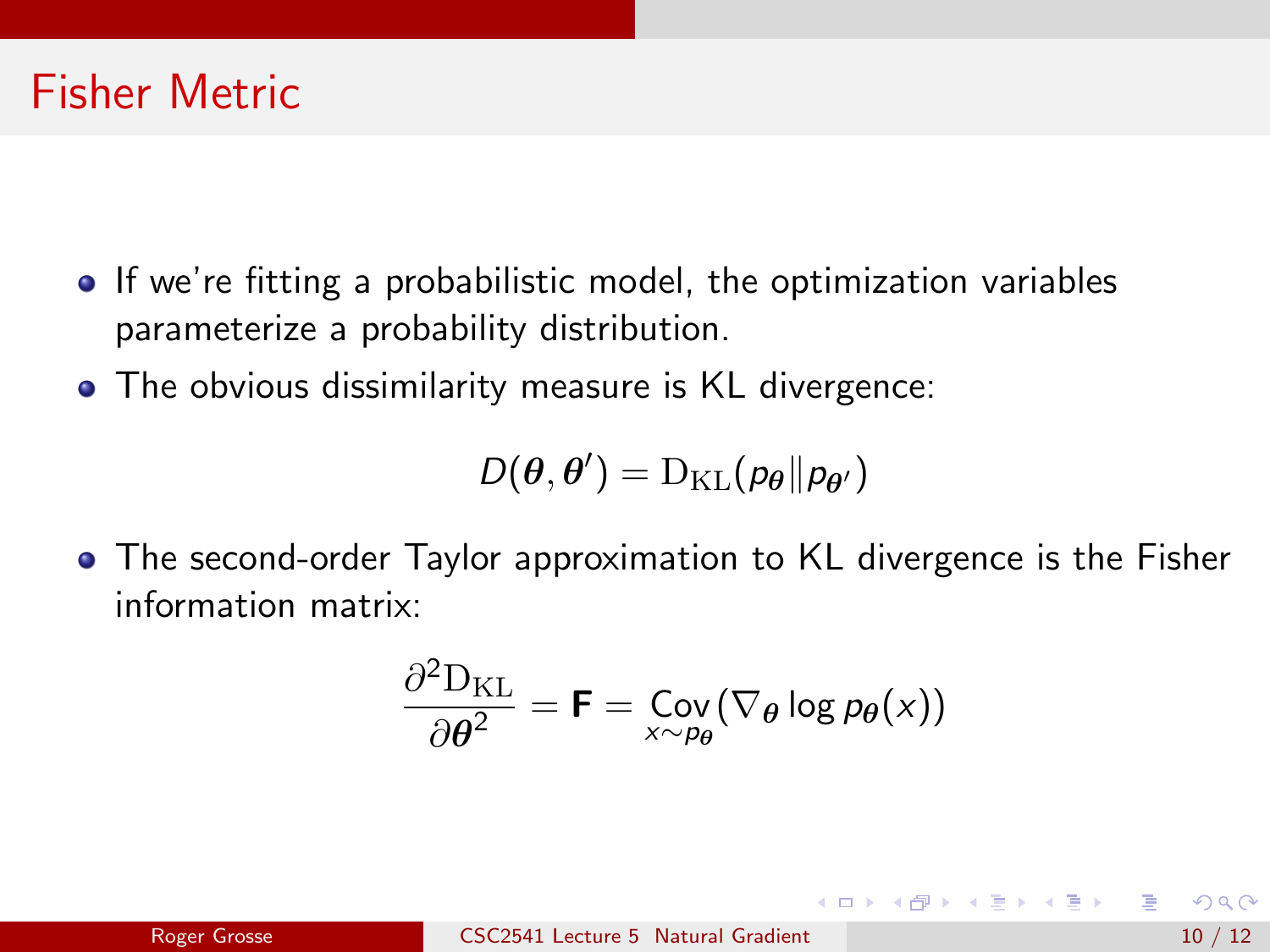#### Fisher Metric

Fisher metric for two different parameterizations of a Gaussian:



$$
p(x) \propto \exp\left(-\frac{(x-\mu)^2}{2\sigma^2}\right)
$$

イロト イ母 トイヨ トイヨト